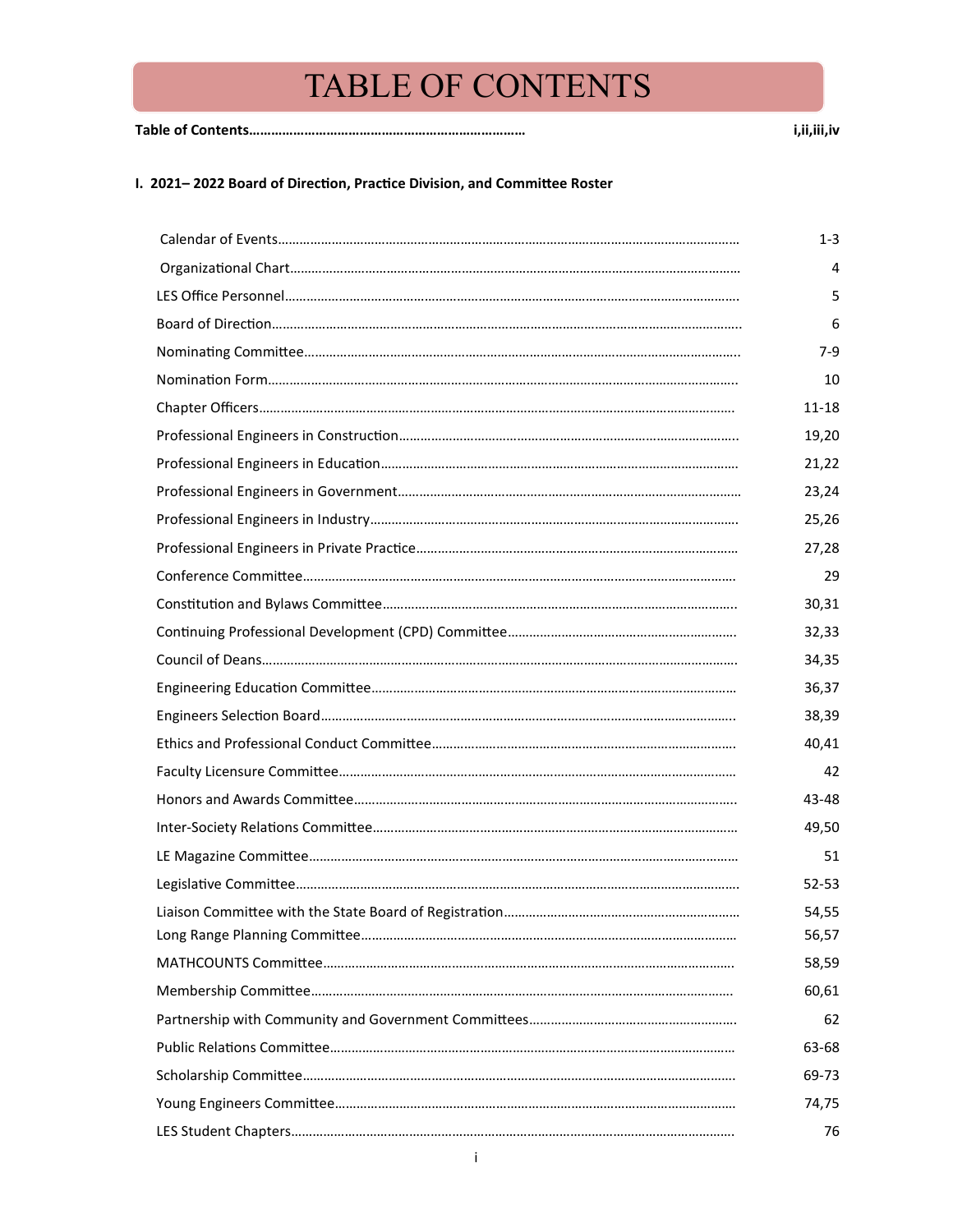## **II. Louisiana Engineering Society**

|  | 2-10. |
|--|-------|
|  |       |
|  |       |
|  | 13-14 |
|  | 15-25 |
|  | 26    |

### **III. Articles of Incorporation**

|  | $\mathbf{1}$ |
|--|--------------|
|  | 1            |
|  | 1            |
|  | 2            |
|  | 2,3          |
|  | 3            |
|  | 3,4          |
|  | 4,5          |
|  | 5,6          |
|  | 6            |
|  | 6            |
|  | 6            |
|  | 6            |
|  | 6,7          |
|  | 7            |
|  | 7            |
|  | 7            |
|  | 7            |
|  | 7            |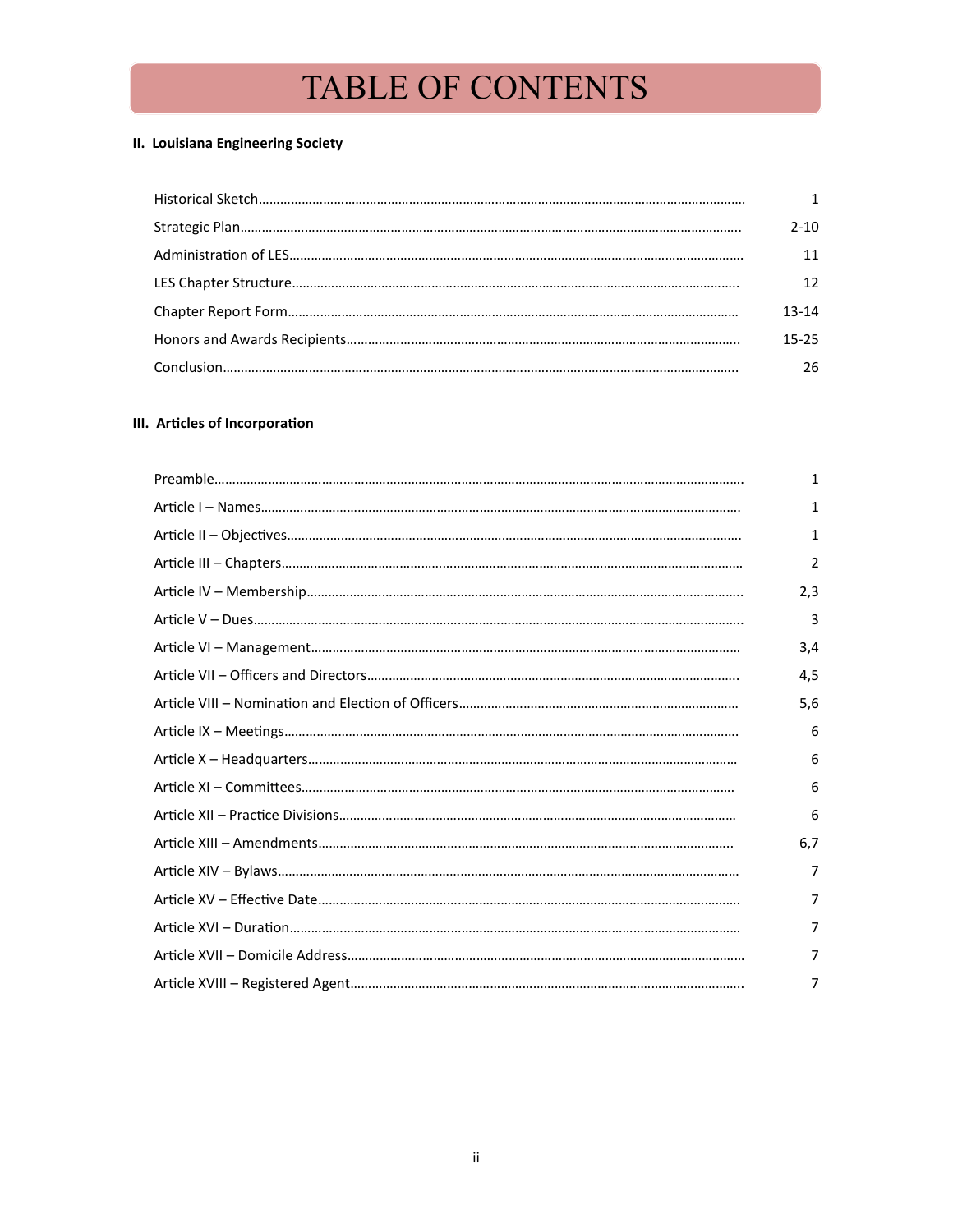### **IV. Bylaws of LES**

|  | 1       |
|--|---------|
|  | 1,2     |
|  | 2,3     |
|  | 3       |
|  | 3       |
|  | 3,4     |
|  | 4       |
|  | 4,5     |
|  | 5       |
|  | 5       |
|  | 5,6     |
|  | $6 - 7$ |
|  | 8       |
|  | 9       |
|  | 9       |
|  | 9       |
|  | 9       |
|  | 9       |

## **V. Louisiana Engineering Society/National Society of Professional Engineers**

#### **VI. Appendix**

|                                                                                        | 1        |
|----------------------------------------------------------------------------------------|----------|
|                                                                                        | 2,3      |
|                                                                                        | 4        |
| Appendix 4 - Guidelines for Selecting Nominees for Filling Vacancies/LAPELS Activities | $5 - 13$ |
|                                                                                        | 14.15    |